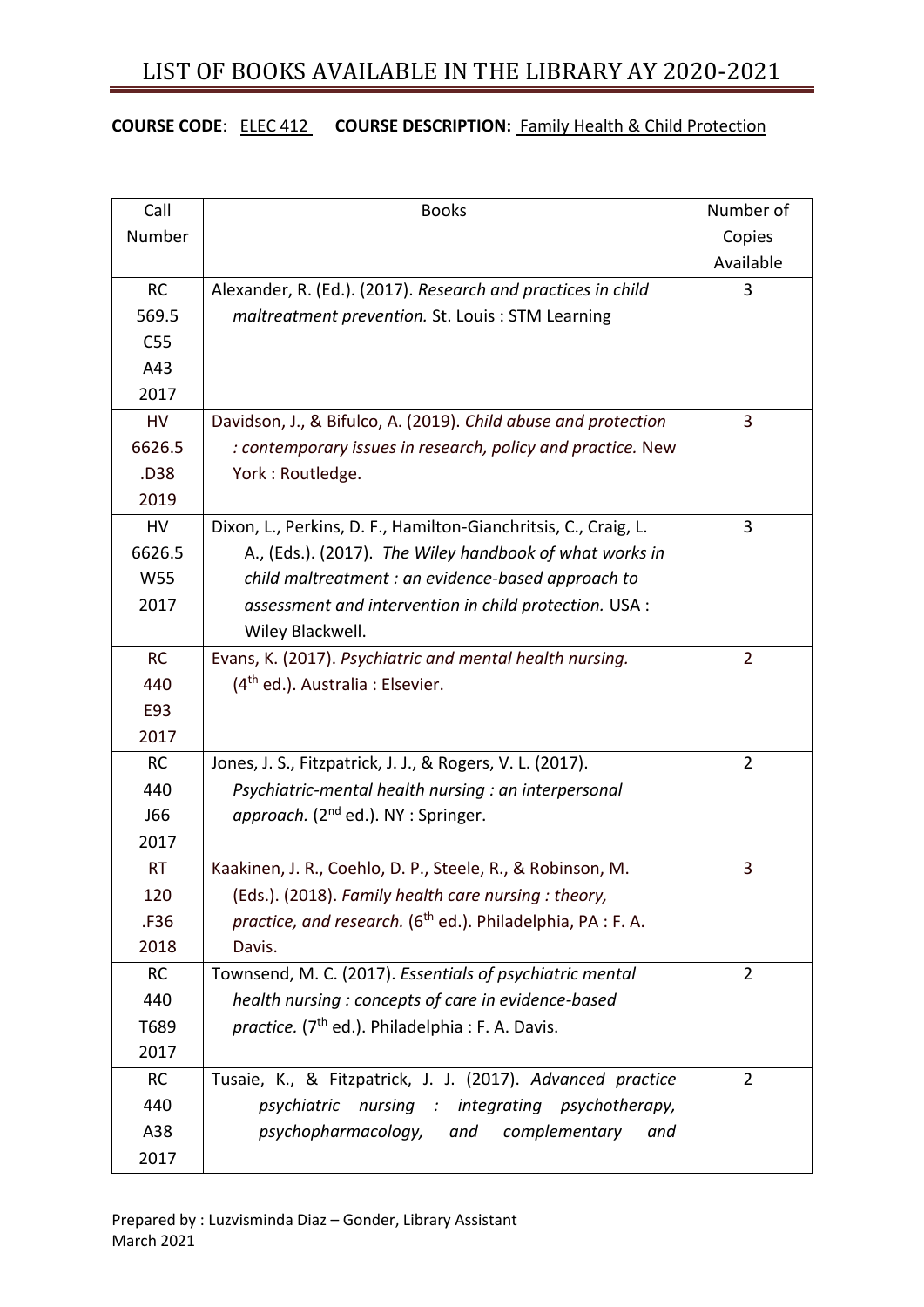# LIST OF BOOKS AVAILABLE IN THE LIBRARY AY 2020-2021

| alternative approaches across the lifespan. (2 <sup>nd</sup> ed.). |  |
|--------------------------------------------------------------------|--|
| New York, NY: Springer.                                            |  |

### OTHER REFERENCES

#### COPYRIGHT 2015 AND BELOW

| Call            | <b>Books</b>                                                     | Number of      |
|-----------------|------------------------------------------------------------------|----------------|
| Number          |                                                                  | Copies         |
|                 |                                                                  | Available      |
| <b>KF</b>       | Avery, G. (2013). Law and ethics in nursing and healthcare:      | 2              |
| 2915            | an introduction. Los Angeles : Sage.                             |                |
| A94             |                                                                  |                |
| 2013            |                                                                  |                |
| <b>RJ</b>       | Ball, M., Bindler, R. M., & Cowen, K. J. (2014). Child health    | $\overline{2}$ |
| 245             | nursing: partnering with children and families. (3rd ed.).       |                |
| <b>B35</b>      | Boston Pearson.                                                  |                |
| 2014            |                                                                  |                |
| <b>HV</b>       | Crosson-Tower, C. (2020). Understanding child abuse and          | 5              |
| 6626.52         | neglect. (8 <sup>th</sup> ed.). Boston: Allyn & Bacon.           |                |
| T <sub>26</sub> |                                                                  |                |
| 2010            |                                                                  |                |
| <b>RJ</b>       | Clements, P. T., Burgess, A. W., Fay-Hillier, T. M., Giardino,   | $\overline{2}$ |
| 375             | E. R., & Giardino, A. P. (Eds.). (2015). Nursing approach        |                |
| <b>N87</b>      | to evaluation of child maltreatment. ( $2nd$ ed.). St. Louis :   |                |
| 2015            | STM Learning.                                                    |                |
| HV              | Giardino, A. P. (Ed.). Child safety : a pediatric guide for      | 5              |
| 715             | parents, teachers, nurses and caregivers. St. Louis, MO :        |                |
| C54             | Mosby.                                                           |                |
| 2007            |                                                                  |                |
| <b>RJ</b>       | Giardino, E., & Giardino, A. (2003). Nursing approach to the     | 25             |
| 375             | evaluation of child maltreatment. St. Louis: Medical             |                |
| N87             | Publishing.                                                      |                |
| 2003            |                                                                  |                |
| HV              | Giardino, A. P., Lyn, M. A., & Giardino, E. R. (Eds.). (2010). A | 3              |
| 6626.5          | practical quide to the evaluation of child physical abuse        |                |
| P73             | and neglect. (2 <sup>nd</sup> ed.). New York: Springer.          |                |
| 2010            |                                                                  |                |
| <b>RJ</b>       | Glasper, A., Coad, J., & Richardson, J. (2015). Children and     | $\overline{2}$ |
| 245             | young people's nursing at a glance. Chichester, West             |                |